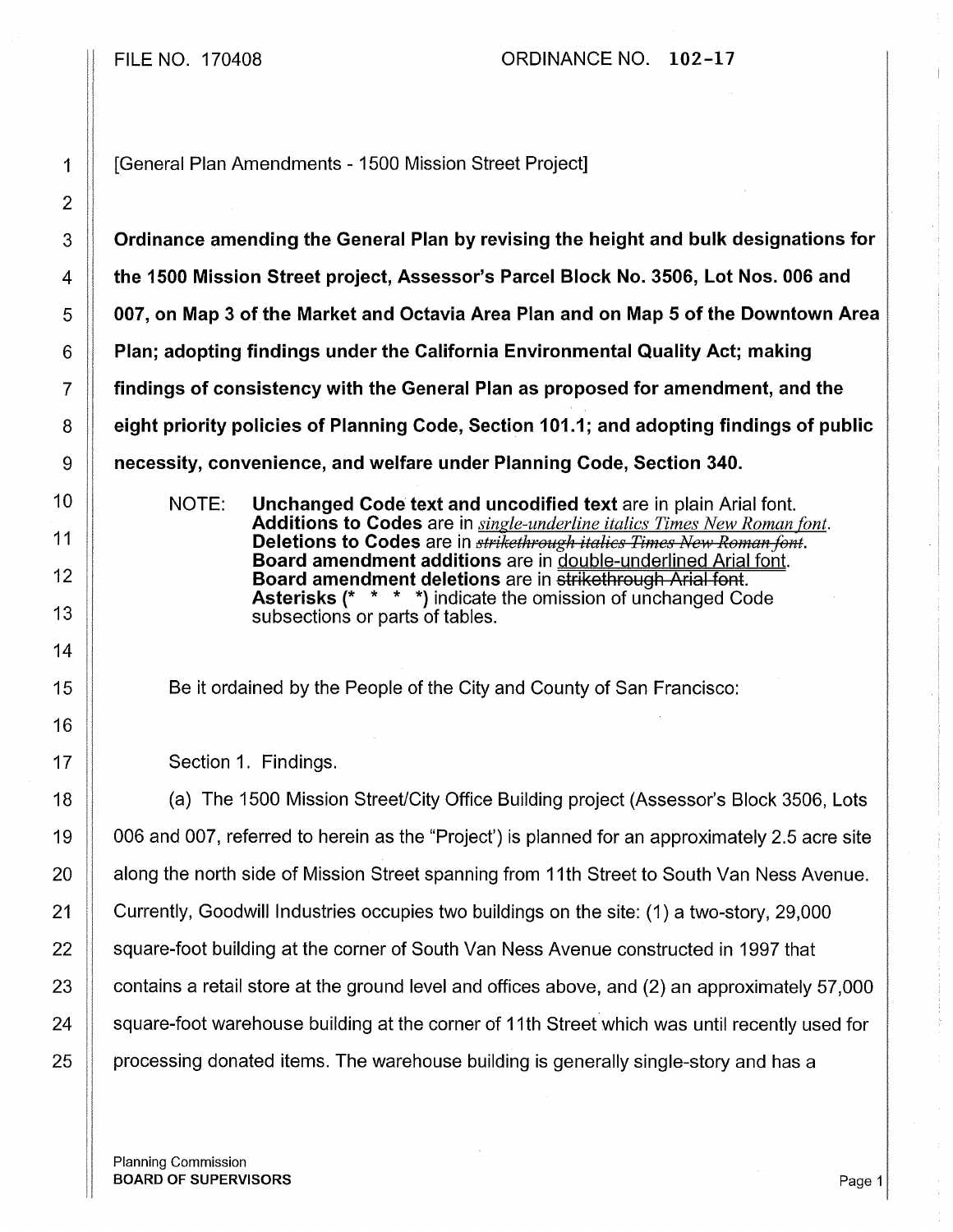1 basement parking garage containing approximately 110 spaces, 25 surface parking spaces, 2 and six surface loading spaces. The warehouse building, which features an approximately 85-3 foot-tall clock tower atop the Mission Street fagade, was constructed in 1925 for the White 4 **Motor Company and renovated in 1941 for use as a Coca-Cola bottling plant, a use that** 5 **continued until the 1980s.** 

6 **(b)** In general terms, the project would construct two buildings and renovate a portion 7 | of the existing 1500 Mission Street building. The Project Sponsor would retain one building to 8 **be located on the southern portion of the site with primary frontages on Mission Street and** 9 South Van Ness Avenue. The City would own the building to be located on the northern 10 **Frantigolar in Strand** in ortion of the site as a City office building and it would have frontages on 11th Street and 11 | South Van Ness Avenue. This building would be directly adjacent to another City office 12 **building at One South Van Ness Avenue.** 

13 (c) The Project Sponsor's residential building would include an approximately 664,000 14 | square-foot, 39-story, 396-foot-tall tower with mid-rise podium elements extending along 15 Mission Street and South Van Ness Avenue and contain the following features: approximately 16 | 550 dwelling units of which approximately 110 would be below market rate units (20%, rather 17  $\parallel$  than the required 13.5%), approximately 38,000 square-feet of ground floor retail, 18 approximately 26,000 square-feet of private and common open space, approximately 299 19 bicycle parking spaces, and up to 300 vehicular parking spaces.

20 (d) The City office building would include an approximately 454,000 square foot, 16- 21 Story, 264-foot-tower primarily along 11th Street with mid-rise podium elements extending 22 | west and south from the tower. This building would consolidate office space for multiple City 23 | departments, including the Department of Building Inspection, Public Works, and the Planning 24 **Department.** This building would contain a consolidated, one-stop permit center and a  $25$   $\parallel$  childcare facility; enhanced pedestrian connectivity via a mid-block public space and alley

Planning Commission BOARD OF SUPERVISORS **Page 2**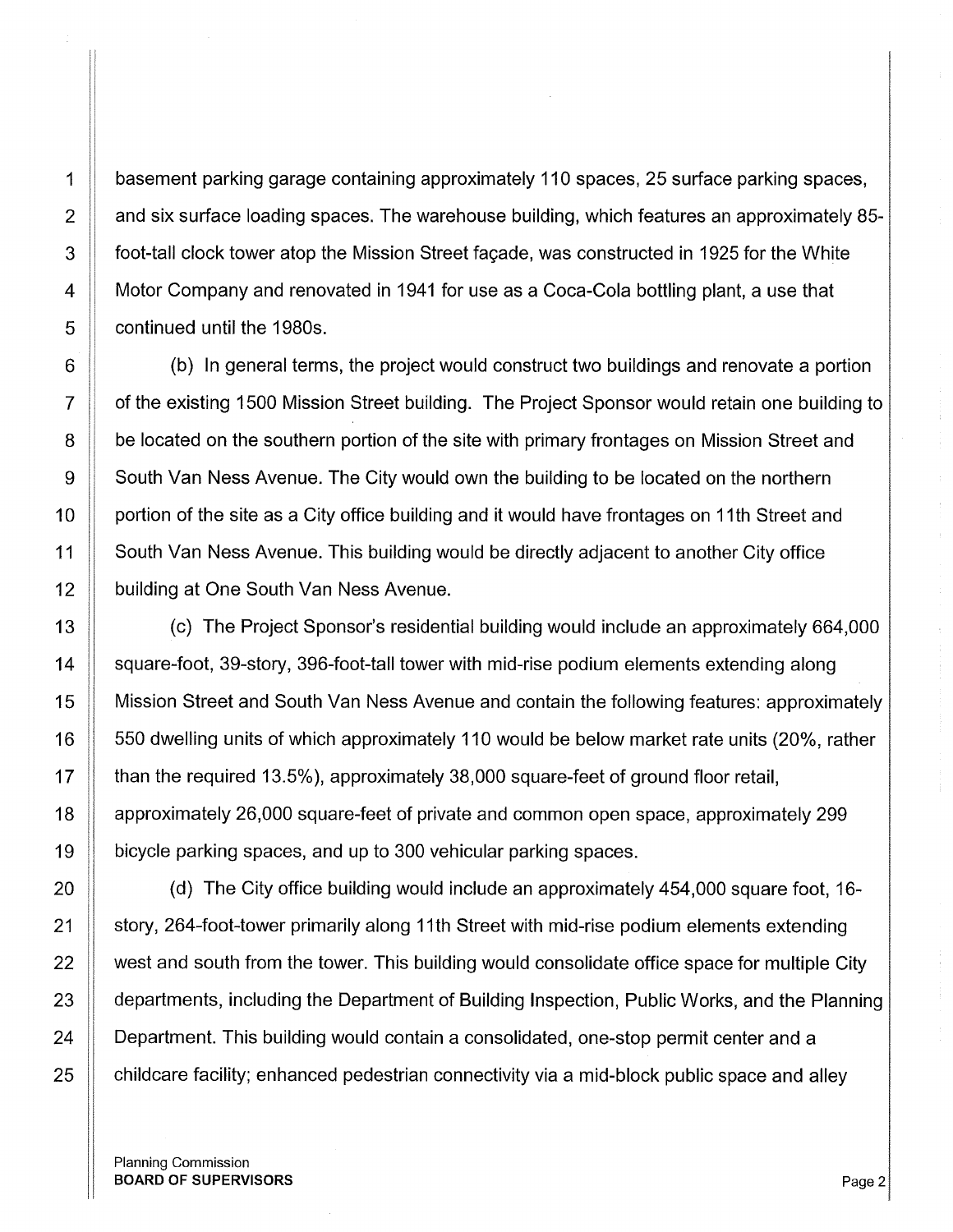1 network extending from Mission Street to South Van Ness Avenue; ground floor exhibition and 2  $\parallel$  gallery space, ground floor conference facilities and community event space; and publicly 3 **a** ccessible open space at the 2nd floor permit center.

4 (e) On December 15, 2016, in Resolution No. 19821, the Planning Commission 5 **initiated this legislation in accordance with Planning Code Section 340. This Resolution is on** 6 **fillum** file with the Clerk of the Board of Supervisors in File No. 170408.

7 (f) On March 23, 2017, in Motion No. 19883, the Planning Commission certified as 8 | adequate and complete the 1500 Mission Street/City Office Building Final Environmental 9 | Impact Report (the "FEIR" found in Planning Case No. 2014.000362ENV) in accordance with 10 the California Environmental Quality Act ("CEQA", California Public Resources Code Sections 11 || 21000 et seq.) and Administrative Code Chapter 31. Said Motion is on file with the Clerk of 12 **the Board of Supervisors in File No. 170408** and is incorporated herein by reference. Copies 13 | of the FEIR and Motion No. 19883 are on file with the Clerk of the Board of Supervisors in File 14 | No. 170408 and are incorporated herein by reference. In addition, other documents, reports, 15 **Audio 15** and records related to the FEIR and Project approvals are on file with Jonas lonin, the 16 | Planning Department custodian of records, and located at 1650 Mission Street, Fourth Floor, 17 | San Francisco, California, 94103. The Board of Supervisors treats these additional Planning 18 Department records as part of its own administrative record and incorporates such materials 19 **by reference herein.** 

**(g)** At the same hearing, in Motion No. 19884, the Planning Commission adopted **CEQA Findings, including a Statement of Overriding Considerations, and a Mitigation** 22 | Monitoring and Reporting Program. In accordance with the actions contemplated herein, this  $\parallel$  Board has reviewed the FEIR and the record as a whole, and adopts and incorporates by  $\parallel$  reference, as though fully set forth herein, the CEQA Findings pursuant to CEQA. A copy of

Planning Commission BOARD OF SUPERVISORS **Page 3**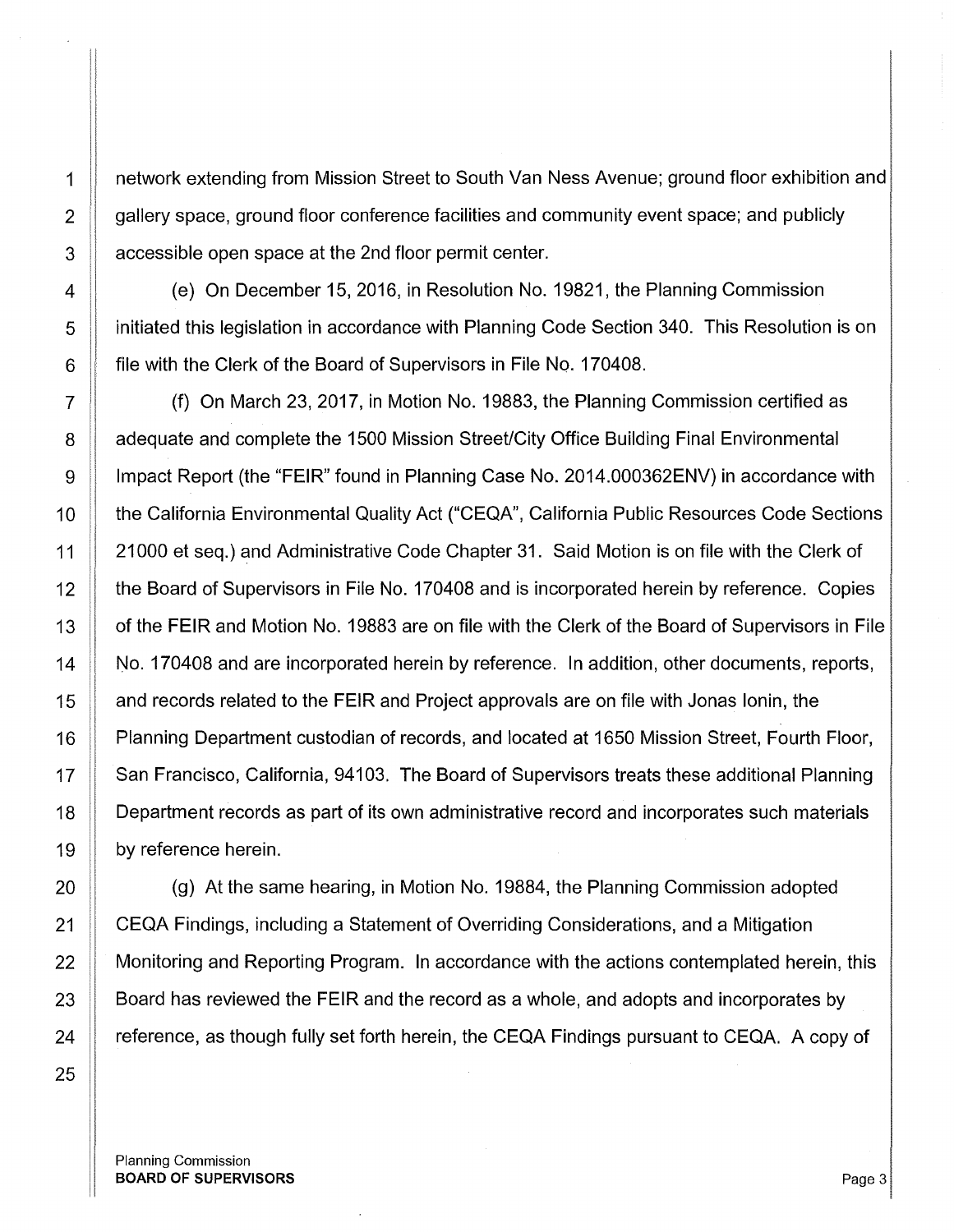1 | said Motion No. 19884 is on file with the Clerk of the Board of Supervisors in File No. 170408  $2 \parallel$  and is incorporated herein by reference.

3 (h) On March 23, 2017, in Resolution No. 19885, the Planning Commission adopted  $4$  | findings that the actions contemplated in this ordinance are consistent, on balance, with the 5 City's General Plan as proposed for amendment and eight priority policies of Planning Code 6 Section 101.1. The Board adopts these findings as its own. A copy of said Resolution is on 7 file with the Clerk of the Board of Supervisors in File No. 170408 and is incorporated herein by 8 | reference.

9 (i) In this same Resolution, the Planning Commission in accordance with Planning 10 | Code Section 340 determined that this ordinance serves the public necessity, convenience, 11 | and general welfare. The Board of Supervisors adopts as its own these findings.

 $12$   $\parallel$  (i) This ordinance is companion legislation to legislation that amends the Planning 13  $\parallel$  Code to establish a new special use district, amend height and bulk controls, and revise the 14 | Zoning Map for the 1500 Mission Street project. It also is companion legislation to legislation 15 that ratifies the City's purchase and sale agreement with the Project Sponsor for the City to 16 | purchase the office building site portion of the development. This legislation is on file with the 17 | Clerk of the Board of Supervisors in File Nos. 170348 and 170471, respectively.

19 Section 2. The General Plan is hereby amended by revising the Market and Octavia  $20$  | Area Plan as follows:

21 **Revise Map 3 to reclassify the height limits of Assessor's Block 3506, Lots 006 and** 22 007, from 85', 250' tower/85' podium and 320' tower/120' podium to 85', 400' tower/130'  $23$  | podium and 250' tower/130' podium as described below:

25 **Description of Property** 

**Height Districts to be Superseded** 

Planning Commission BOARD OF SUPERVISORS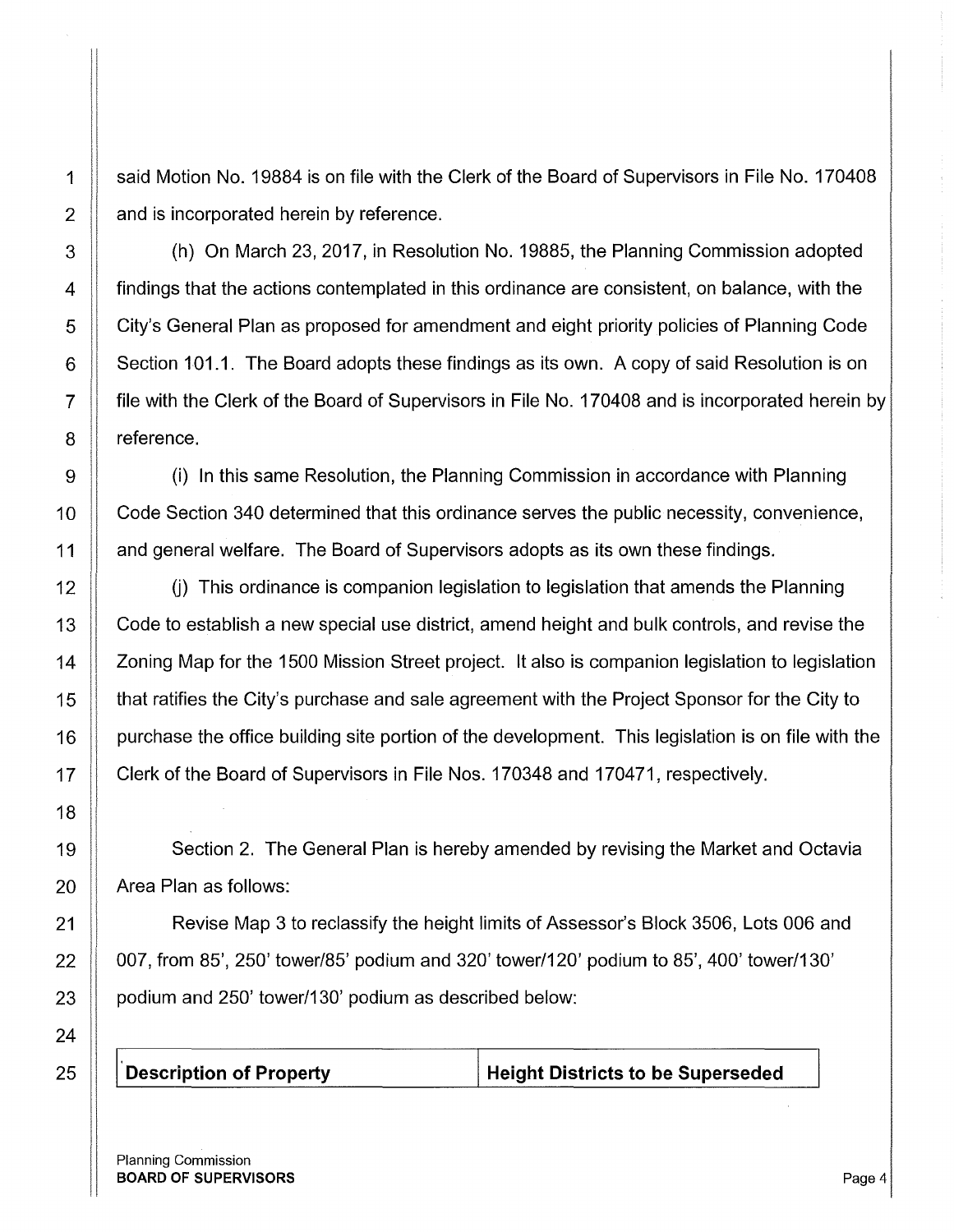| Assessor's Block 3506, Lot 006 | 85', 320' Tower / 120' Podium |
|--------------------------------|-------------------------------|
| Assessor's Block 3506, Lot 007 | 250' Tower/85' Podium, 320'   |
|                                | Tower/120' Podium, 85'        |

| <b>Description of Property for Assessor's</b>       | <b>Height Districts Hereby Approved</b> |
|-----------------------------------------------------|-----------------------------------------|
| Block 3506, Lots 006, 007                           |                                         |
| Along the northerly portion of the South            | 250' Tower / 130' Podium                |
| Van Ness Avenue and 11th Street                     |                                         |
| frontages measuring approximately 170               |                                         |
| feet in depth and 422 feet in width;                |                                         |
| Assessor Block and Lot to be assigned.              |                                         |
| Along the southerly portion of the 11 <sup>th</sup> | 85'                                     |
| Street frontage and the easterly portion of         |                                         |
| the Mission Street frontage measuring               |                                         |
| approximately 105-feet in depth from                |                                         |
| Mission Street and 156-feet in width along          |                                         |
| Mission Street; Assessor Block and Lot to           |                                         |
| be assigned.                                        |                                         |
| The westerly portion of the Mission Street          | 400' Tower/130' Podium                  |
| frontage and southerly portion of the               |                                         |
| South Van Ness frontage measuring                   |                                         |
| approximately 308 feet in width along               |                                         |
| Mission Street and approximately 110                |                                         |
| feet in depth from Mission Street;                  |                                         |
| Assessor Block and Lot to be assigned.              |                                         |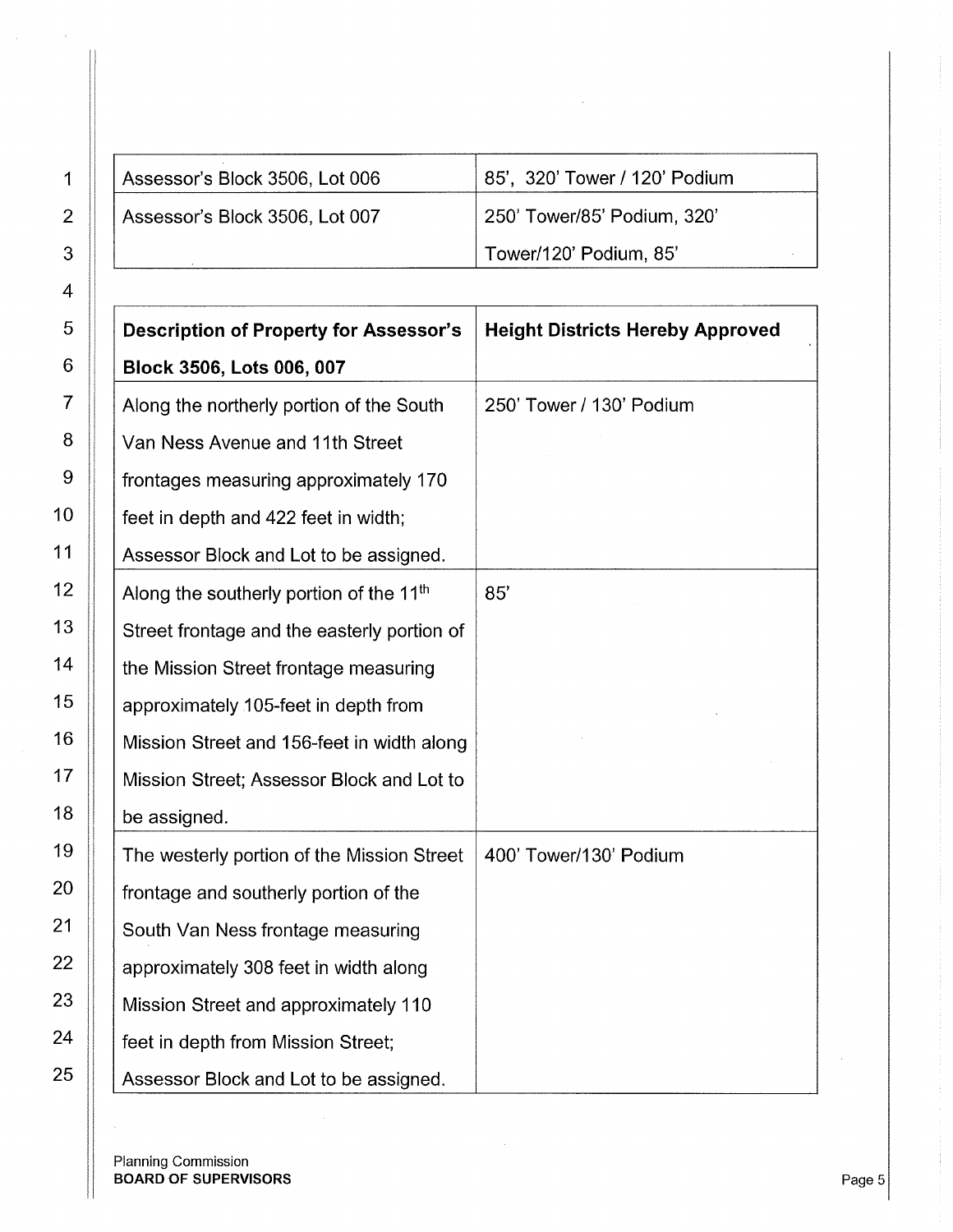2  $\parallel$  Section 3. The General Plan is hereby amended by revising the Downtown Area Plan  $3 \parallel$  as follows:

4  $\parallel$  Revise Map 5 to reclassify the height and bulk of the same Assessor's Block and Lots 5  $\parallel$  from 120-S, 150-S and 200-S to 85-X, 130/240-R-3 and 130/400-R-3 as described below:

| <b>Description of Property</b> | <b>Height Districts to be Superseded</b> |
|--------------------------------|------------------------------------------|
| Assessor's Block 3506, Lot 006 | , 150-S, 200-S                           |
| Assessor's Block 3506, Lot 007 | , 120-S, 150-S                           |

| <b>Description of Property for Assessor's</b> | <b>Height &amp; Bulk Districts Hereby</b> |
|-----------------------------------------------|-------------------------------------------|
| Block 3506, Lots 006, 007                     | <b>Approved</b>                           |
| Along the northerly portion of the South      | 130/240-R-3                               |
| Van Ness Avenue and 11th Street               |                                           |
| frontages measuring approximately 170         |                                           |
| feet in depth and 422 feet in width;          |                                           |
| Assessor Block and Lot to be assigned.        |                                           |
| Along the southerly portion of the $11th$     | $85-X$                                    |
| Street frontage and the easterly portion of   |                                           |
| the Mission Street frontage measuring         |                                           |
| approximately 105-feet in depth from          |                                           |
| Mission Street and 156-feet in width along    |                                           |
|                                               |                                           |
|                                               |                                           |

Planning Commission BOARD OF SUPERVISORS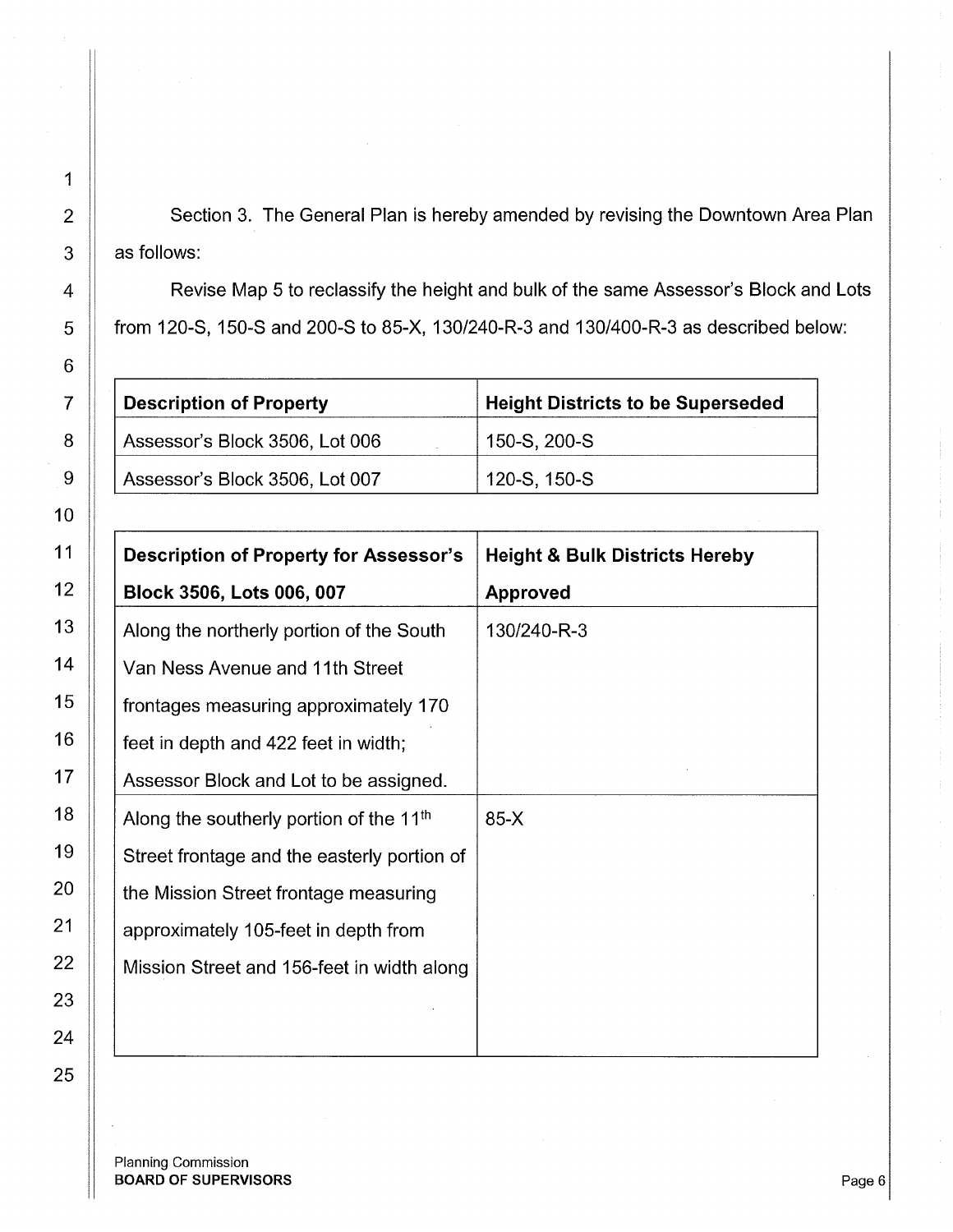| Mission Street; Assessor Block and Lot to  |             |
|--------------------------------------------|-------------|
| be assigned.                               |             |
| The westerly portion of the Mission Street | 130/400-R-3 |
| frontage and southerly portion of the      |             |
| South Van Ness frontage measuring          |             |
| approximately 308 feet in width along      |             |
| Mission Street and approximately 110       |             |
| feet in depth from Mission Street;         |             |
| Assessor Block and Lot to be assigned.     |             |

11 | Section 4. Effective Date. This ordinance shall become effective 30 days after 12 | enactment. Enactment occurs when the Mayor signs the ordinance, the Mayor returns the 13 | ordinance unsigned or does not sign the ordinance within ten days of receiving it, or the Board 14 | of Supervisors overrides the Mayor's veto of the ordinance.

APPROVED AS TO FORM: DENNIS J. HERRERA, City Attorney

By: John D. Malamut

Deputy City Attorney

n:\legana\as2017\1700383\01172517.docx

1

2

3

4

5

6

7